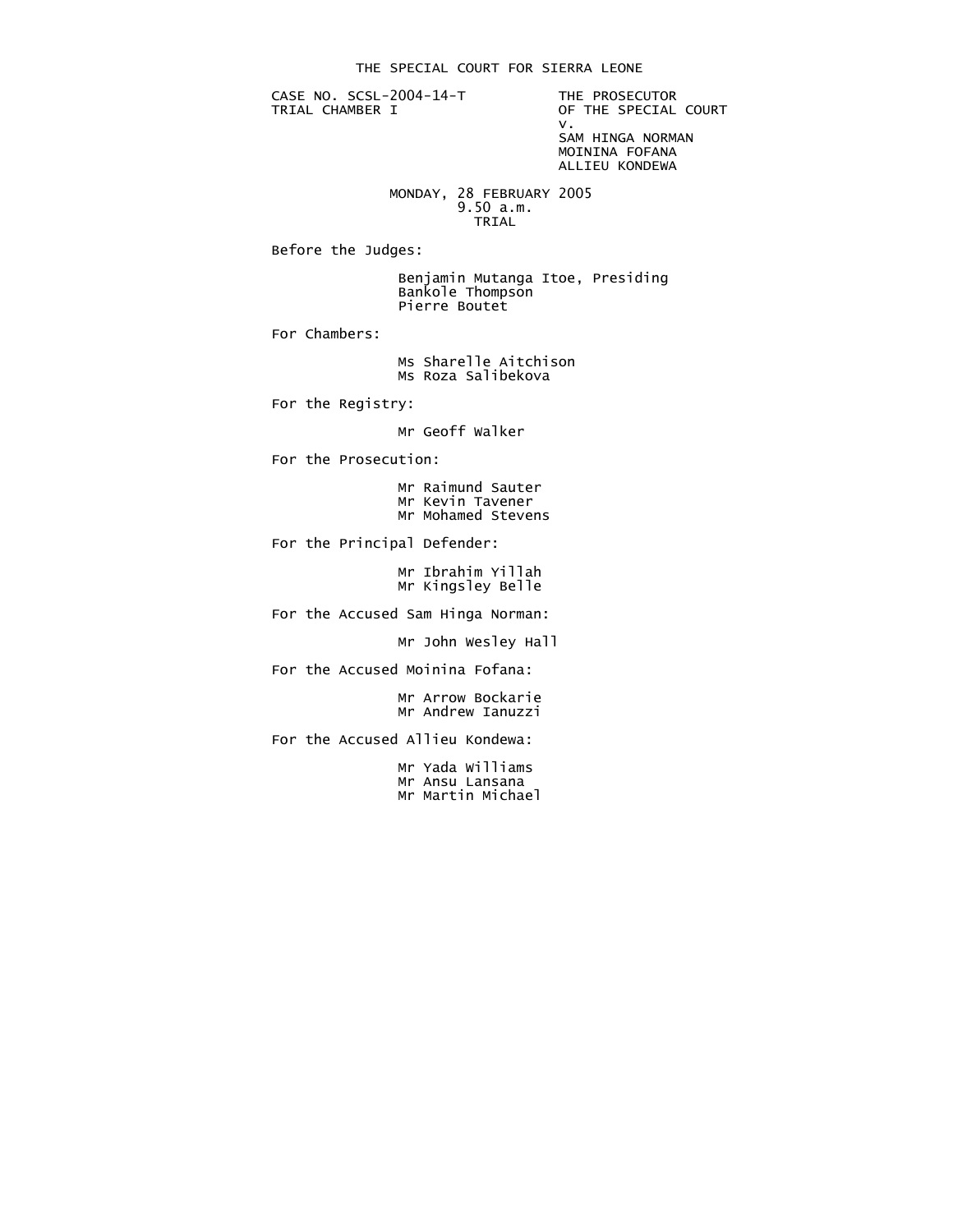| 1             | $[HN280205A - SGH]$                                           |
|---------------|---------------------------------------------------------------|
| 2             | [Monday, 28th February 2005]                                  |
| 3             | [Open session]                                                |
| 4             | [Accused Kondewa present]                                     |
| 09:49:28<br>5 | [Upon commencing at $9.50$ a.m.]                              |
| 6             | Learned counsel, good morning, I hope you<br>PRESIDING JUDGE: |
| 7             | had a very restful weekend. We would be resuming the          |
| 8             | session, but not for too long because we are still on         |
| 9             | deliberations on the application made by Mr Tavener by        |
| 09:51:35 10   | the Prosecution and endorsed -- supported by Mr Hall for      |
| 11            | the first accused. In view of the fact that we have not       |
| 12            | quite yet tidied the loose end of what we are                 |
| 13            | considering, we would be adjourning to tomorrow at 9.30,      |
| 14            | during which time the Prosecution, of course, will still      |
| 09:52:15 15   | have to get itself ready as it is today to get along with     |
| 16            | the testimony. So with a lot of regrets, we are sorry         |
| 17            | about this, but we have no alternative but to adjourn to      |
| 18            | tomorrow, the 1st March 2005, at 9.30 a.m.                    |
| 19            | Yes, please.                                                  |
| 09:52:57 20   | MR WILLIAMS: May it please Your Lordship, we are summoned by  |
| 21            | our client this morning. It was brought to our attention      |
| 22            | one or two things that he is agitated about, but we do --     |
| 23            | it is more of the opinion that these matters should have      |
| 24            | been raised at the status conference, but they are in         |
| 09:53:15 25   | contrary, My Lord. He has explained to us, we told him        |
| 26            | that the issues of the appropriate authorities, but he is     |
| 27            | insisting that we want to -- I mean, personally make it       |
| 28            | known to the Bench. My Lord, he intends to be very brief      |
| 29            | if he is given the opportunity.<br>I would wish to crave      |

SCSL - TRIAL CHAMBER I